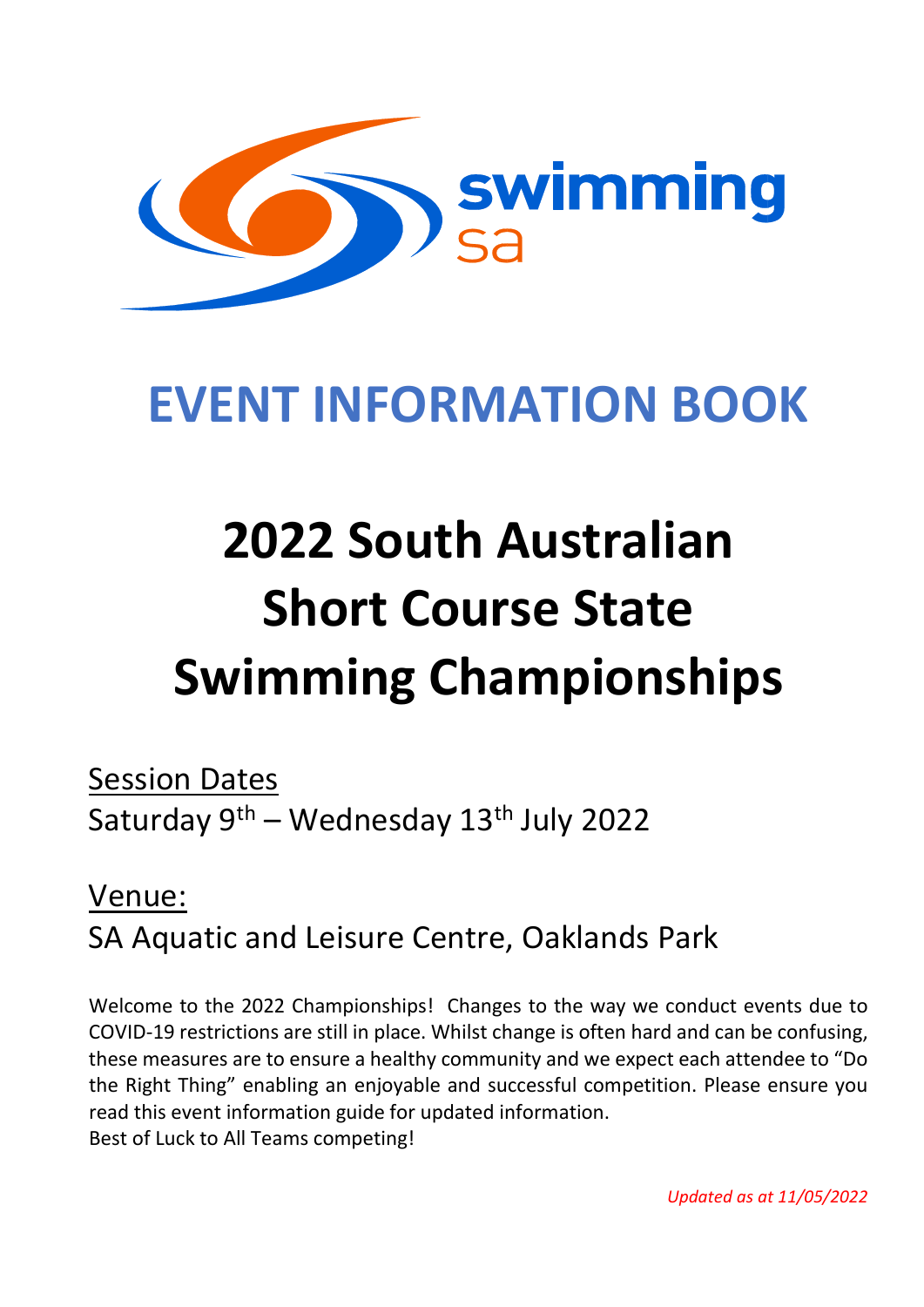# Contents

| 1.  |  |
|-----|--|
| 2.  |  |
| 3.  |  |
| 4.  |  |
| 5.  |  |
| 6.  |  |
| 7.  |  |
| 8.  |  |
| 9.  |  |
| 10. |  |
| 11. |  |
| 15. |  |
| 16. |  |
| 17. |  |
| 18. |  |
| 19. |  |
| 20. |  |
| 21. |  |
| 22. |  |
| 23. |  |
| 24. |  |
| 25. |  |
| 26. |  |
| 27. |  |
| 28. |  |
| 29. |  |
| 30. |  |
| 31. |  |
| 32. |  |
| 33. |  |
| 34. |  |
| 35. |  |
| 36. |  |
| 37. |  |
| 38. |  |
| 39. |  |
| 40. |  |
|     |  |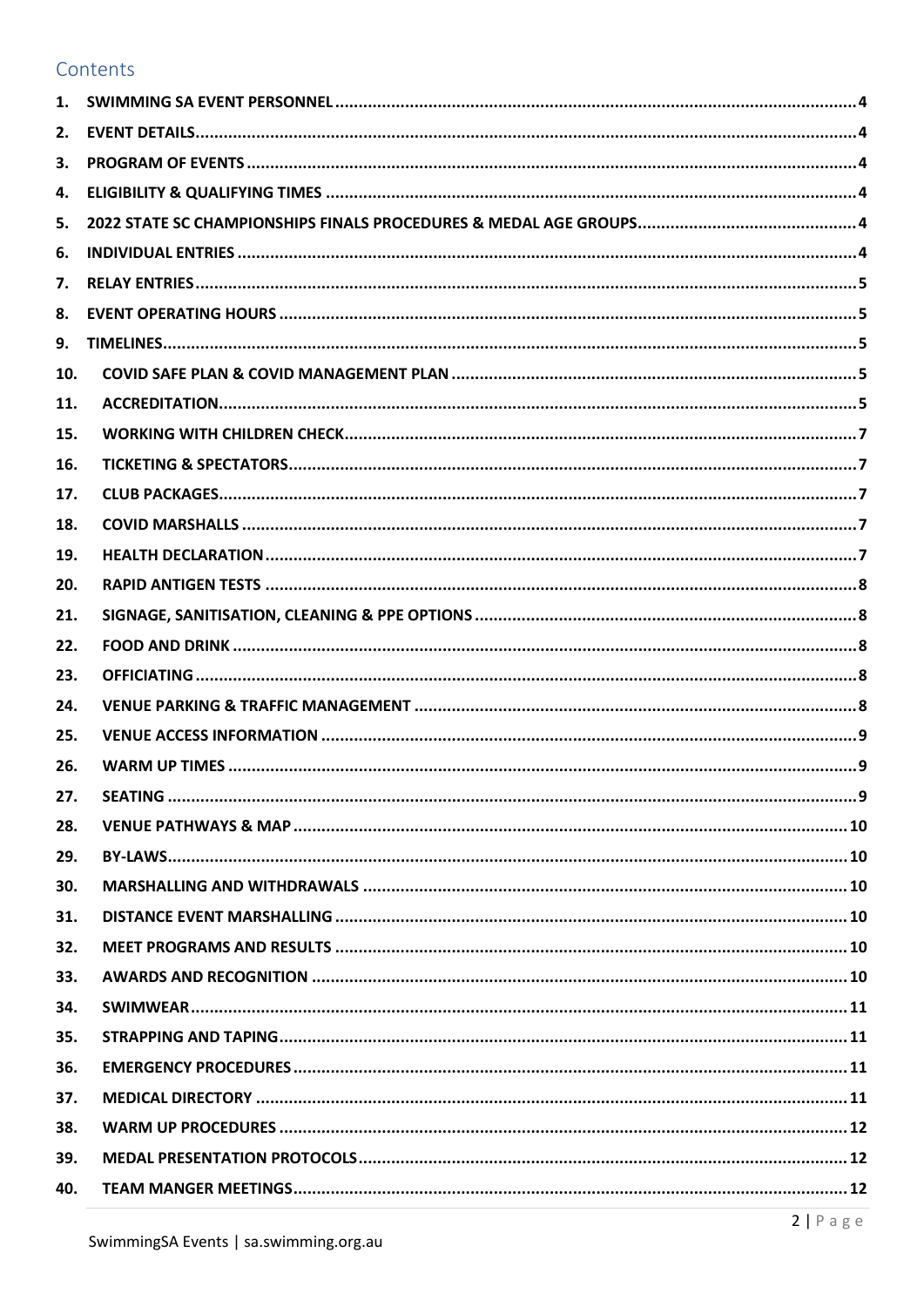# Good hygiene

is in your hands.



Wet hands with running<br>warm water and apply soap.



Rinse hands under<br>running warm water.





Dry hands thoroughly<br>with a clean towel.

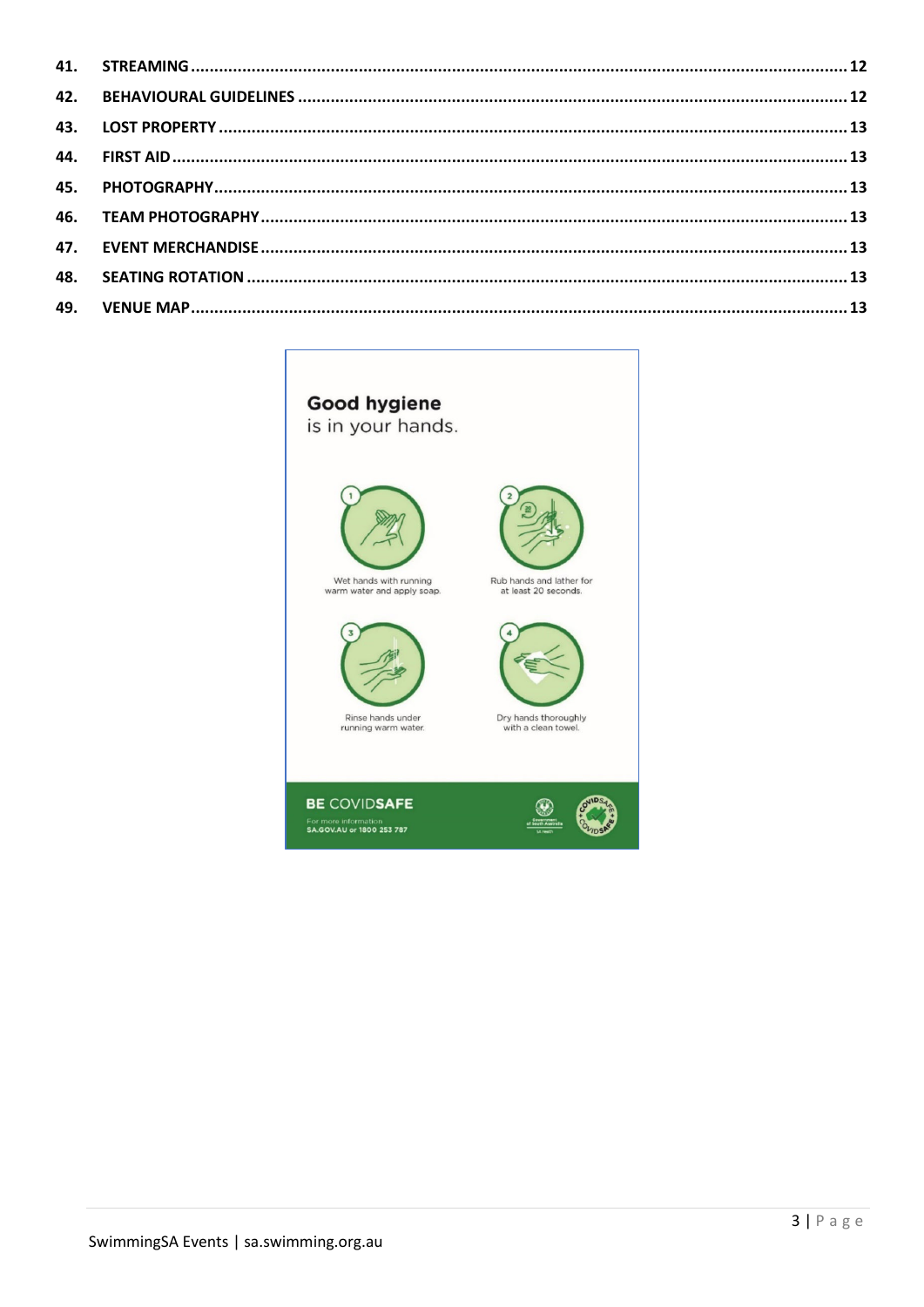# <span id="page-3-0"></span>**1. Swimming SA Event Personnel**

| <b>NAME</b>    | <b>TITLE</b>                           | <b>CONTACT DETAILS</b>                            |
|----------------|----------------------------------------|---------------------------------------------------|
| Michelle Doyle | <b>Chief Executive Officer</b>         | michelle.doyle@sa.swimming.org.au<br>0438 040 403 |
| Cory Bampton   | Athlete and Coach Performance Officer  | cory.bampton@sa.swimming.org.au<br>0400 489 969   |
| Leanne Beames  | <b>Events Coordinator</b>              | leanne.beames@sa.swimming.org.au<br>0459 272 324  |
| Tania Carlino  | <b>Technical Officials Coordinator</b> | tania.carlino@sa.swimming.org.au                  |
| Tanya Matic    | Administration and Membership Officer  | tanya.matic@sa.swimming.org.au                    |

# <span id="page-3-1"></span>**2. Event Details**

The 2022 South Australian Short Course State Swimming Championships is one of three flagship events on the SwimmingSA calendar. This event will showcase our state's best and emerging talent, with the event to be held at South Australia's premier aquatic venue, the SA Aquatic and Leisure Centre over five days. It is expected that 700+ athletes will compete at this event from both regional and metropolitan South Australia as well as interstate visitors. Being a short course event, expect to see high energy and fast racing as athletes strive to raise the bar, medal in their events and better their best times.

# <span id="page-3-2"></span>**3. Program of Events**

This is a championship meet under the performance strand of the South Australian competition structure. The 2022 State Championships is a combination of timed finals and heat/final events for swimmers aged 11 years and Over including Multi-Class and Open swimmers. [Click Here](https://sa.swimming.org.au/events/2022-sa-state-short-course-championships) for the event listing and qualifying times.

# <span id="page-3-3"></span>**4. Eligibility & Qualifying Times**

Swimmers age as at  $1^{st}$  Day of the meet (9<sup>th</sup> July 2022).

Qualifying times apply to this event[. Click Here](https://sa.swimming.org.au/events/2022-sa-state-short-course-championships) for the qualifying Times.

Times must have been achieved in a Short Course Pool (25m) or Long Course Pool (50m) since the 1<sup>st</sup> October 2020. Note: QT's must be achieved in the heats for an athlete to progress to finals.

# <span id="page-3-4"></span>**5. 2022 State SC Championships Finals Procedures & Medal Age Groups**

Please note EBL 4 will not be implemented for these championships.

Due to programming changes and the requirement to combine the open and age short course championships for 2022 the following medal age groups will be awarded under the following conditions.

- All in heats in the am sessions.
- Open medals awarded from the pm final results and presented as soon as practicable
- Age group finals as per below age brackets in the pm sessions

| Event                   | Age Group Finals & Medals                              |
|-------------------------|--------------------------------------------------------|
| All 50m, 100m events    | 11yrs, 12yrs, 13yrs, 14yrs, 15yrs, 16yrs, 17yrs & Over |
| 200m Free & IM          | 11yrs, 12yrs, 13yrs, 14yrs, 15yrs, 16yrs, 17yrs & Over |
| 200m Back, Breast & Fly | 12-13yrs, 14-15yrs, 16yrs & Over                       |

- Timed finals for 400m, 800m & 1500m events spilt across heats and finals sessions. Medals awarded in the following age groups: 12/13yrs, 14/15yrs, 16yrs & Over
- Timed finals for multi-class events. Open Medals awarded after the swim takes place.

# <span id="page-3-5"></span>**6. Individual Entries**

All individual entries must be lodged through Swim Central **Entries close 9am Monday 20th June 2022** 

#### **Late Entries will not be accepted.**

New Entries only will be accepted from the 2022 STARplex Meet if timelines permit.

Swimmers must submit these entries via swim central by 9am Monday  $27<sup>th</sup>$  June 2022.

Times will not be updated for existing qualified swimmers and any swimmers incorrectly entering via this method will not be refunded.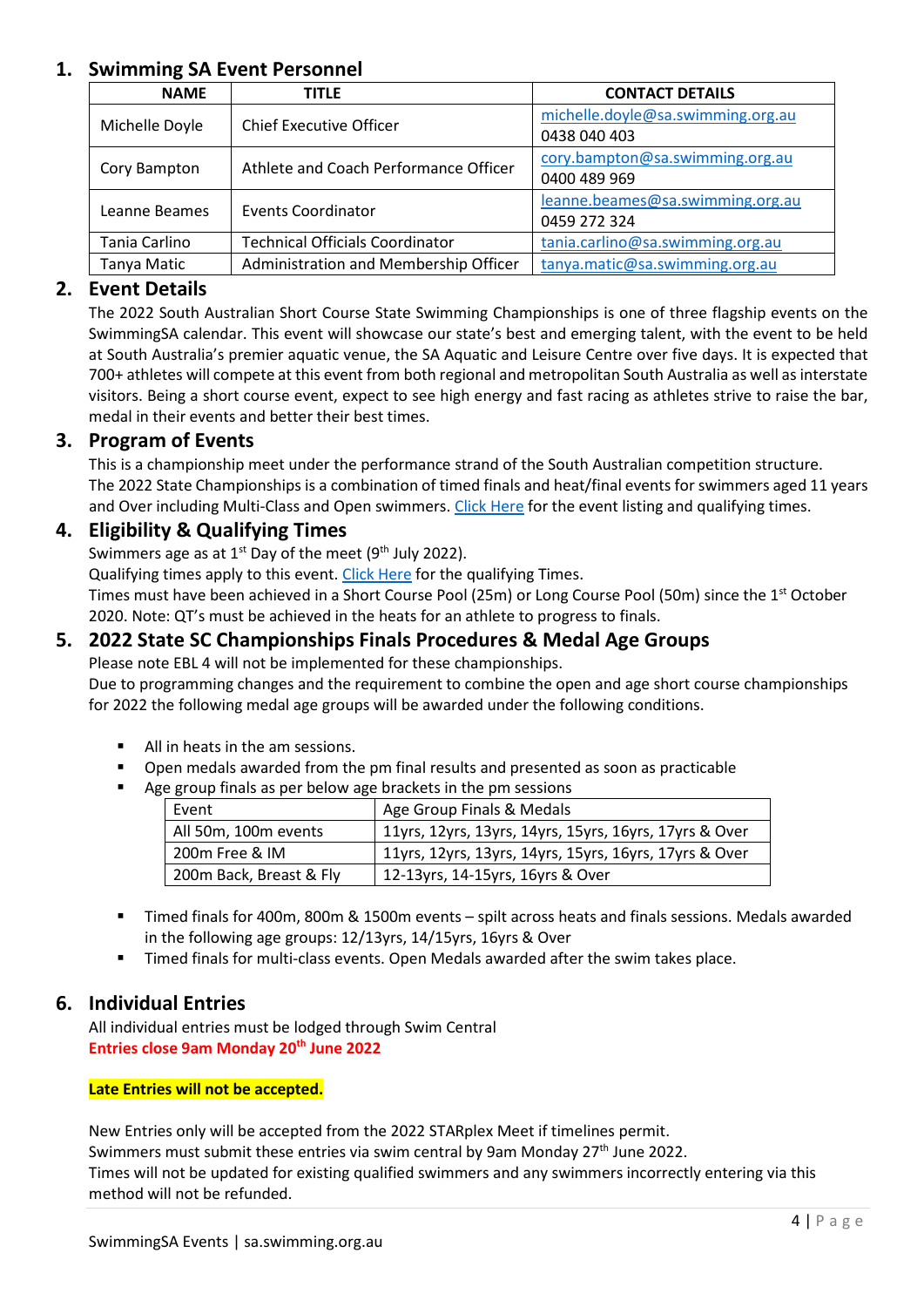# <span id="page-4-0"></span>**7. Relay Entries**

All relay team entries must be lodged and paid for through Swim Central **Entries close 9am Monday 20th June 2022 Late Relay Entries will not be accepted.**

Swimmers may only swim a maximum of 5 relay races during session 9. In addition, swimmers may also compete in the Open 4x100m events during the remainder of the program.

The Open Mixed 8x50m Freestyle Relay must include a male and a female swimmer in each of the following age groups:

- $11$ yrs &U,
- $-12-13yrs$
- $-14-16$ yrs
- 17yrs & Over

Swimmers may compete in any age order however relay legs must be alternated by gender.

#### <span id="page-4-1"></span>**8. Event Operating Hours**

**Pre-Meet Training:** TBC

**Accreditation Help Booth**: Open daily during the championships from 7:15am & 3:15pm daily.

**Club packages collection date/time:** Thursday 7th July 2022 during business hours from SwimmingSA Office – Please sign in a SAALC reception to access the premises. Club packs may also be collected from the accreditation booth during the Championships.

#### <span id="page-4-2"></span>**9. Timelines**

All session timelines are provided as a guide only and can change. Any major revisions to the timeline will be provided at the Team Managers meeting daily[. View Timelines Here](https://sa.swimming.org.au/events/2022-sa-state-short-course-championships)

# <span id="page-4-3"></span>**10. COVID Safe Plan & COVID Management Plan**

The COVID MAnagement plan is available for all attendees to review as per SA Government direction requirements. Please log into Swim Central and review the event details to view a copy should you wish to reference this. SwimmingSA and SAALC have been granted permission to proceed under our approval COVID Management Plan. This allows us to have up to 2000 persons on site. We appreciate your continued assistance with ensuring we are all COVID compliant and Safe.

# <span id="page-4-4"></span>**11. Accreditation**

A photo accreditation system will be implemented by SwimmingSA to provide access control at the Championships. All coaches, athletes, team supports, sport science, event management, media, volunteers, and technical officials must wear their accreditation in a visible position whilst inside the venue. **Accreditations will be collected by your club in their Club Pack.**

# **12. Accreditation Nomination Process**

This procedure should be read in conjunction with the following policies:

- **Team Managers Policy (click here)**
- Pool Deck Access Policy [\(click here\)](https://sa.swimming.org.au/sites/default/files/assets/documents/5012%20-%20Pool%20Deck%20Access%20Policy%20-%2025%2008%202017.pdf)
- Sports Science Policy [\(click here\)](https://sa.swimming.org.au/sites/default/files/assets/documents/5017%20-%20Sports%20Science%20Sports%20Medicine%20Policy%20-%2009%2012%202016.pdf)

To ensure that all personnel attending the event are issued with the appropriate pass please ensure you nominate via Swim Central. [Click Here](https://swimcentral.swimming.org.au/bounce?returnUrl=%2Fevents%2F92293151-2e40-4eab-8d70-944e0530d3cf%2Fpositions) to nominate.

#### *Note: Athletes do not need to apply for accreditation*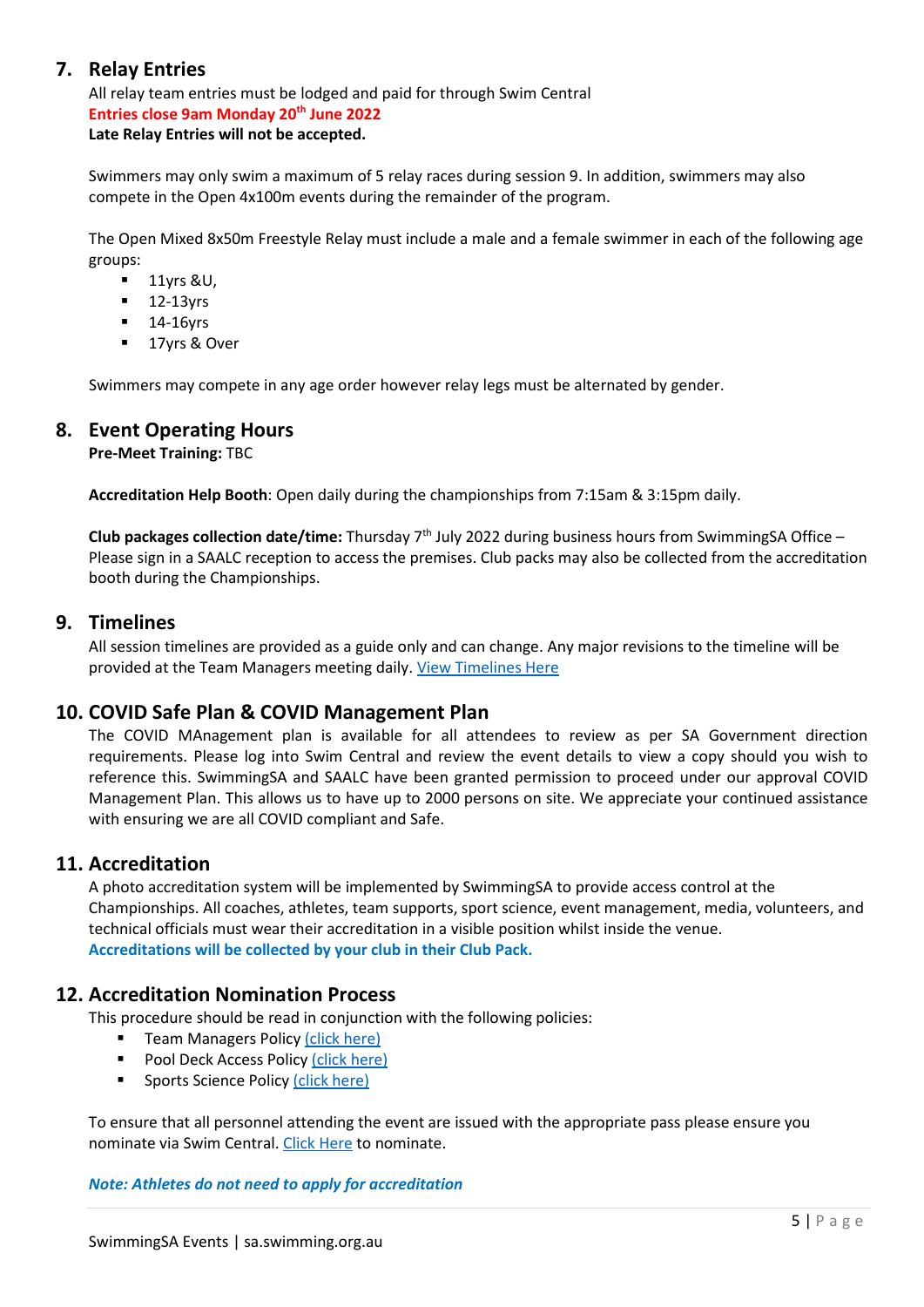Accreditation Nominations

- **For Coaches and Team Support close 9am 20th June 2022**
- **For Technical and Volunteer Officials close 12pm 24th June 2022**

#### **For Team Support –** Nominations are accepted from clubs as per the following ratio:

| No. of Competitors | Max numbers of team managers/support allowed per session |
|--------------------|----------------------------------------------------------|
| 20 or less         |                                                          |
| 21-40              |                                                          |
| 41-60              |                                                          |
| $61+$              |                                                          |

Any club found to be exceeding their quota will be required to withdraw additional applications.

#### **For Technical and Volunteer Officials**

This nomination includes nominating for your official positions. Your accreditation pass replaces your officials' ticket.

#### **For Coaches and Assistant Coaches**

All accredited coaches and assistant coaches are permitted to attend the Championships. They must nominate through Swim Central and must wear their accreditation at all times.

#### It is the responsibility of the club to ensure any application stating affiliation to their club is in fact an approved representative with the appropriate background checks in place.

# **13. Late Applications and Lost Accreditations**

Accreditation applications which are submitted late are subject to approval by SwimmingSA and will be charged at a cost of \$50.00. Should you lose or misplace your accreditation pass, replacement passes are available for purchase at \$25.00 per pass. \$15.00 of this amount will be refunded if the lost or misplaced accreditation is found and returned to event entry.

#### **14. Accreditation Access Categories and Areas**

| <b>Access Category</b>                | <b>Access Areas</b>                                                                                                                                                                                   |
|---------------------------------------|-------------------------------------------------------------------------------------------------------------------------------------------------------------------------------------------------------|
| Athletes                              | All competition areas including field of play for duration of event                                                                                                                                   |
| <b>Technical Officials &amp;</b>      | All competition and event administration areas on the day/s that you are                                                                                                                              |
| <b>Event Volunteers</b>               | rostered to officiate/volunteer only                                                                                                                                                                  |
| Coaches &<br><b>Assistant Coaches</b> | Warm-up pool, event corridor, viewing platforms (no access to field of play<br>or event administration/control areas unless otherwise specified) for<br>duration of event                             |
| Team Support                          | Warm-up pool, event corridor (no access to field of play or event<br>administration areas unless otherwise specified) on the day/s that you are<br>registered for only - clubs must not exceed quota. |
| <b>Executive VIP</b>                  | All areas excluding field of play for duration of event unless otherwise<br>specified on accreditation pass.                                                                                          |
| Production, Staff, &                  | All areas for duration of event unless otherwise specified on accreditation                                                                                                                           |
| Contractors                           | pass.                                                                                                                                                                                                 |

<span id="page-5-0"></span>Your accreditation pass allows you free entry into the venue only on the days specified on your pass. WITHOUT YOUR ACCREDITATION PASS YOU WILL NOT BE ALLOWED ENTRY INTO THE ACCREDITED AREAS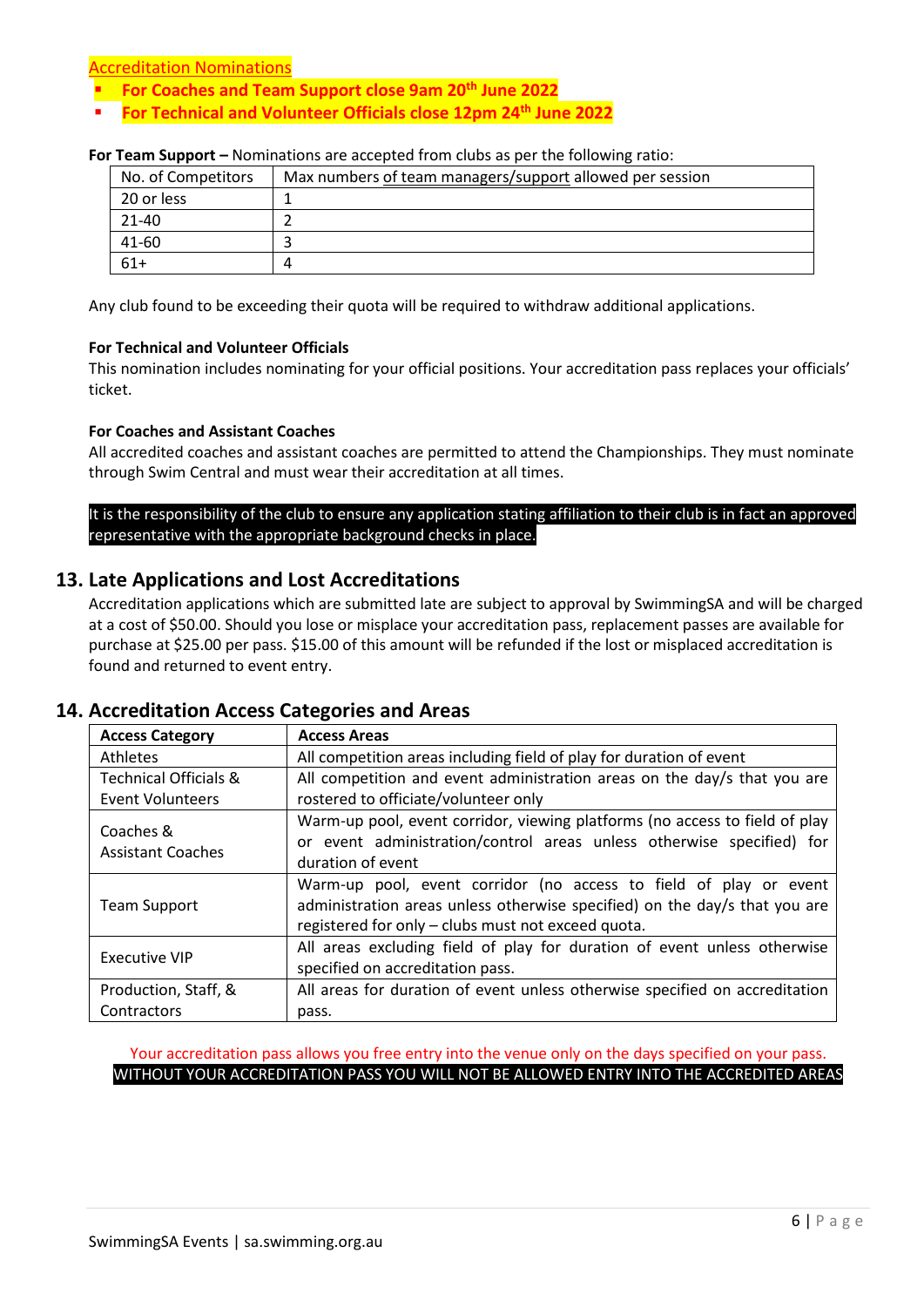# **15. Working With Children Check**

All persons applying for event accreditation (excluding athletes and those aged under 14) must hold a current Working With Children Check. Note: DCSI, Police Clearances and teacher registrations are no longer legally acceptable forms of evidence of your WWCC status.

Your WWCC must be loaded to your Swim Central Profile and must be valid at the time of the meet.

# <span id="page-6-0"></span>**16. Ticketing & Spectators Each swimmer may be accompanied by THREE Spectators.**

# **All spectators must pre-purchase a ticket to enter the venue.**<br>Tickets must be purchased through Swim Central. There will be NO ticket Sales at the venue.

#### **Save money and purchase your All Sessions Pass online before July 1st 2022. Individual session tickets will be available after July 1st 2022.**

Attendees do not need to print your ticket. You will be asked for your name/QR Code and to reconfirm your health status upon entry to the venue.

Please note: if you are officiating your child may be accompanied by their two other spectators in the grandstand. Officials do not require a spectator ticket but must be nominated online through swim central.

#### **[Click Here](https://swimcentral.swimming.org.au/bounce?returnUrl=%2Fevents%2F92293151-2e40-4eab-8d70-944e0530d3cf%2Ftickets) to purchase Spectators Tickets**

#### <span id="page-6-1"></span>**17. Club Packages**

Each club must collect their club package which contains their club's allocation of programs, accreditation passes for athletes, coaches and team support, relay confirmation sheets and other event notices. These can be collected by an authorised club representative from the SwimmingSA office during the business hours of 9am – 5pm on Thursday 7<sup>th</sup> July 2022 or from the Accreditation Booth during competition. Please note COVID Mask requirement apply when visiting SAALC.

# <span id="page-6-2"></span>**18. COVID Marshalls**

SAALC will be providing a dedicated COVID Marshal for the Championships as per the SA COVID Directions. SwimmingSA will also have COVID Area-Marshalls available in the following locations please reach out to them as needed. SwimmingSA also appreciate the assistance of club coaches and team managers to ensure COVID compliance within your clubs. For the benefit of the Sport, we encourage you to do the right thing, say the right thing and report the wrong thing to our COVID Area-Marshalls in your best spirit. **Please remember these Marshalls are volunteers treat them with respect.**

# <span id="page-6-3"></span>**19. Health Declaration**

Please do not be complacent or panic about COVID-19. A sensible, cautious and community minded approach to your health at this time is required.

# Do not attend if you are unwell or are experiencing any of the following symptoms

❑Fever ❑Cough ❑Sore throat ❑Muscle and/or joint pain ❑Stuffy nose ❑Headache ❑Fatigue ❑Diarrhoea ❑Vomiting ❑Running nose ❑Breathing difficulty ❑Feeling unwell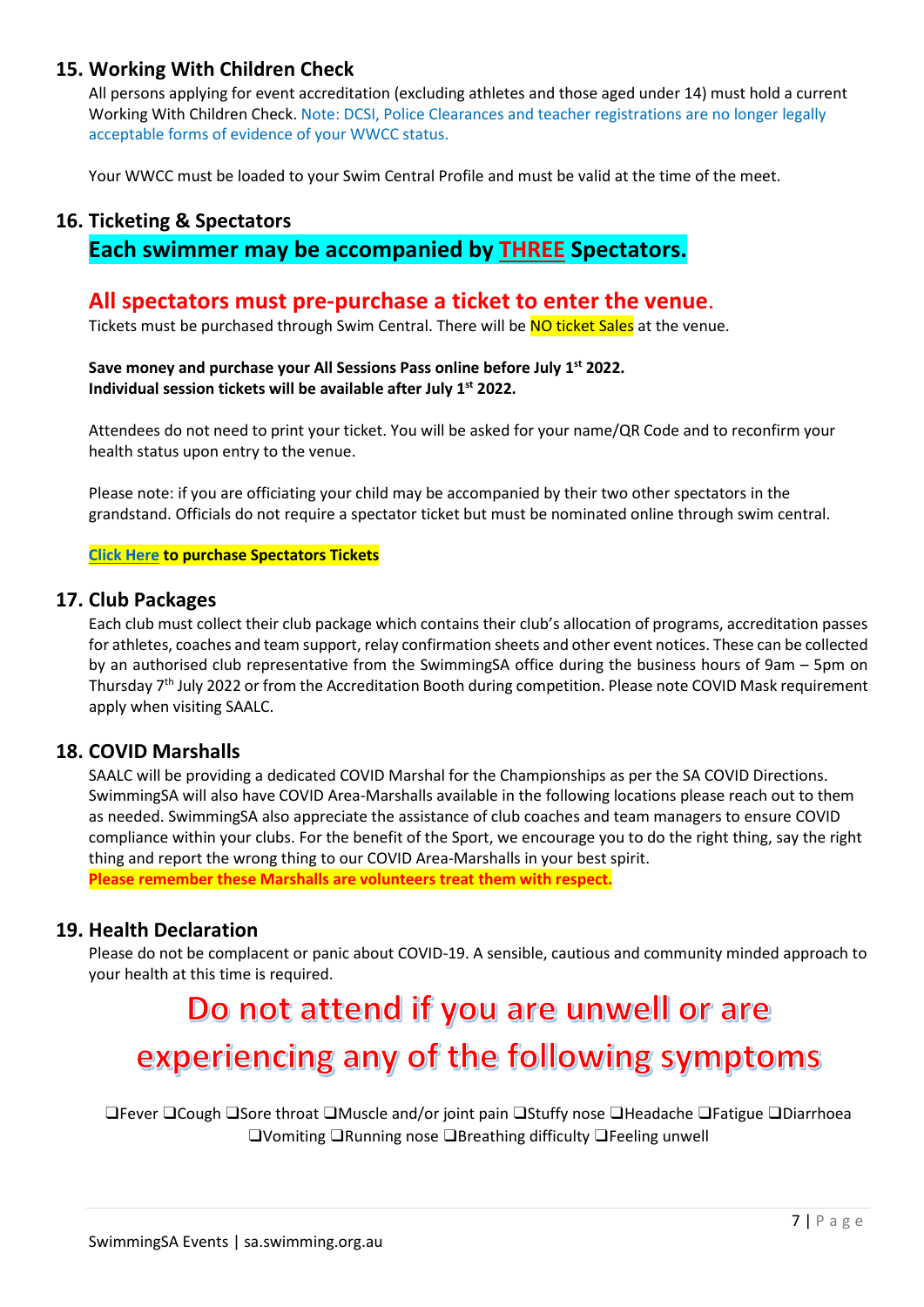By registering to swim, nominating to coach/officiate and/or purchasing a ticket to attend you have agreed to the COVID-19 Terms & Conditions – [Click Here](https://sa.swimming.org.au/sites/default/files/assets/documents/9004%20-%20Terms%20and%20Conditions%20Membership%20-%20COVID-19%20Addendum_0.pdf) to review them or scroll to the end of this information. You will be required to reconfirm verbally upon entry to the venue that you have read, agree, and meet the terms and conditions prior to gaining entry. SwimmingSA and SA Aquatic & Leisure Centre Staff and Security reserve the right to refuse any person venue entry.

# <span id="page-7-0"></span>**20. Rapid Antigen Tests**

SwimmingSA will have rapid antigen tests available at the State Championships. These are available for purchase through swim central. Parents can purchase tests which must be collected by the team manager from the control room during the event.

**Rapid Antigen Testing is NOT compulsory to attend the event**. This service is being provided for members to monitor their health as needed during the event.

A reminder anyone with symptoms should test ASAP and not attend the event until testing results return, a PCR remains the SA Health preferred testing method for symptomatic persons. Further COVID 19 Information is available from the SA Health Website [– Click Here](https://www.sahealth.sa.gov.au/wps/wcm/connect/public+content/sa+health+internet/conditions/infectious+diseases/covid-19/covid-19)

# <span id="page-7-1"></span>**21. Signage, Sanitisation, Cleaning & PPE Options**

The Venue will undergo a COVID clean prior to and after each session. During the event Sanitisation stations and PPE are available to attendees in various places at the venue as listed below. Please ensure you utilise the sanitisation stations as needed. We also encourage attendees to bring personal sanitiser an PPE items of your preference. Should you have any questions with regards to this please approach your team manager or COVID area marshal.

# <span id="page-7-2"></span>**22. Food and Drink**

The grandstand Kiosk will be available for food and beverages. Please note social distancing applies when waiting to be served. Kiosk is cashless. All food and drink must be consumed in your seat in the grandstand. **NO Gathering on the Concourse**

# <span id="page-7-3"></span>**23. Officiating**

All officials must nominate on Swim Central – See accreditation Information above.

Please note to meet density and distancing requirements the official's room has been relocated to the **FUNCTION ROOM on Level 2** and only those who have nominated to officiate are permitted in the function room.

The Function Room can be accessed via:

- **the elevator from event entry or concourse level 1; or**
- **Fig. 5 From Bay 6 in the grandstand.**

Please note the function room may be used for multi-purposes during the event therefore all personal belongings should be left in lockers near warm up pool or with family/friends in the grandstand.

Officials Briefing is 30mins prior to the start of each session (8:30am & 4:30pm) in the function room – please ensure you are on time for the briefing. As some procedural changes are in place during COVID for officials.

[Click Here](https://sa.swimming.org.au/events/2022-sa-state-short-course-championships) to view Officials Roster & Allocations

# <span id="page-7-4"></span>**24. Venue Parking & Traffic Management**

The SA Aquatic and Leisure Centre will be busy during all days of this event. SwimmingSA recommends the use of public transport to access the venue. For detailed information on public transport services please call Adelaide Metro on 1300 311 108 or go to their website [www.adelaidemetro.com.au](http://www.adelaidemetro.com.au/)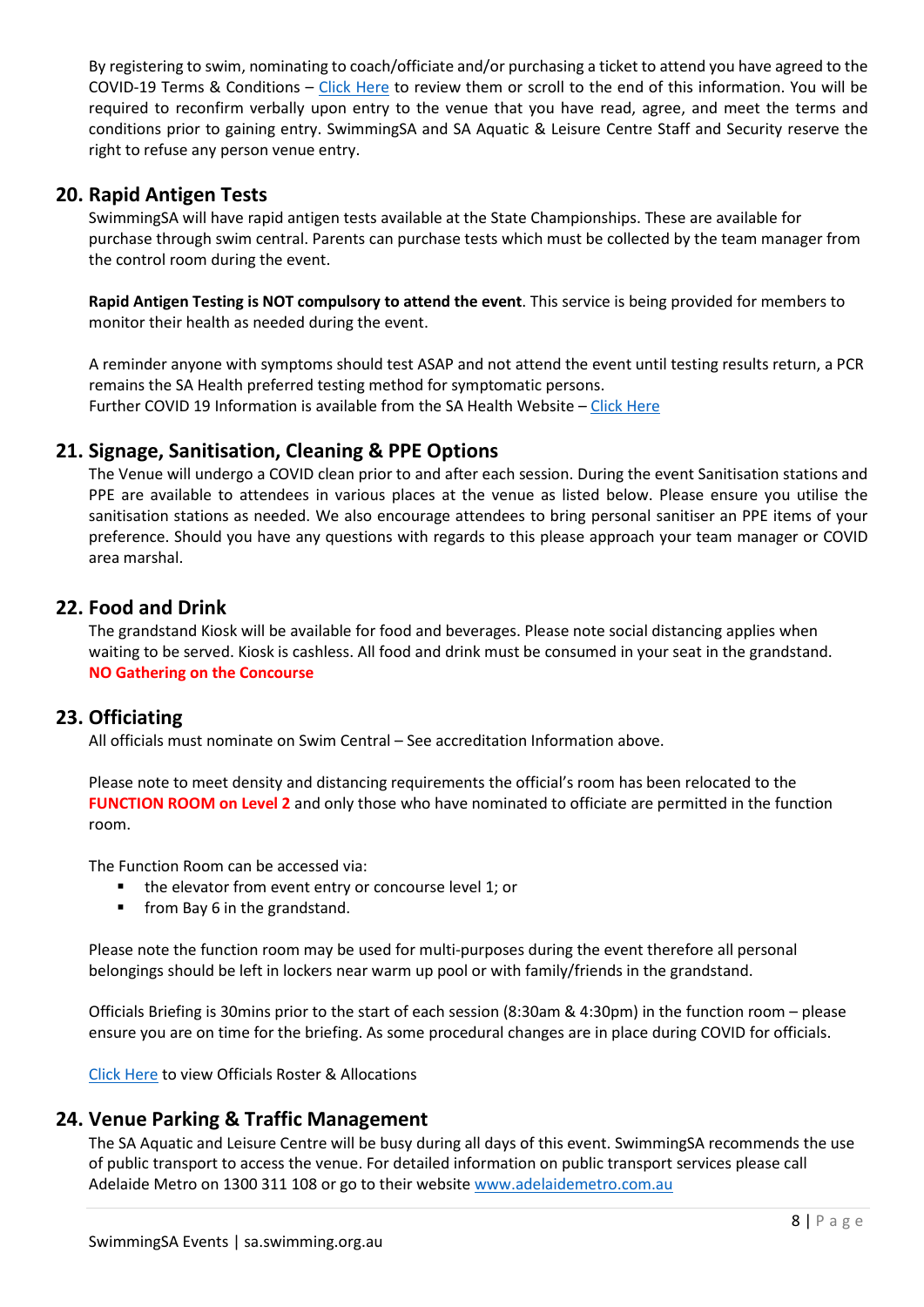There will be changes to parking access at the SA Aquatic and Leisure Centre during event days. All access to the venue carpark is via Morphett Road only. Exit is through the multi-story carpark exit to Milham Street. There is limited parking in the outdoor parking area as most carparks are reserved during this event. The SA Aquatic and Leisure Centre carpark will be managed by security attendants during all sessions.

SwimmingSA recommends that if you are not travelling to the venue via public transport that you arrive early to secure a park. Please keep in mind that if you move your vehicle between sessions that there may not be spare parks when you return.

Parking is not available for group transport vehicles on site or Westfield Marion. Drop off zones are located on Morphett Road (near Accreditation Entry) and on Warracowie Way (near Marion Cultural Centre).

**To assist with traffic flow in the SA Aquatic and Leisure Centre and Oaklands Park area, SwimmingSA has secured car parks for Officials at Westfield Marion. These parks must be utilised by Officials only on the session which you are working. Use your accreditation pass to gain access to this parking space. Please note that your pass does not allow you to park onsite at the SA Aquatic and Leisure Centre. Enter Westfield Marion from Warracowie Way and turn left towards the Marion Cultural Centre, Parking attendants will guide you to your park.**

#### <span id="page-8-0"></span>**25. Venue Access Information**

Access to the event is via both the Accreditation and Event Entry.

Access to the venue for swimmers, officials, coaches, and spectators is specifically allocated by time and entrance. Club Allocations will be published after the close of entries. Please ensure you are socially distancing and being patient when queuing at the venue entry.

| Group                    | <b>Entrance</b> | ΑM     | <b>PM</b>          |
|--------------------------|-----------------|--------|--------------------|
| Team Managers & Athletes | Accreditation   | 7:30am | 3:30 <sub>pm</sub> |
| Coaches & Officials      | Event           | 7:30am | 3:30 <sub>pm</sub> |
| <b>Spectators</b>        | Event           | 7:40am | 3:40 <sub>pm</sub> |

Parents who are officiating may choose to enter in the official's group or with your child.

# <span id="page-8-1"></span>**26. Warm Up Times**

Swimmers and coaches please note the competition pool is available for warm up during the times below:

- 7:30am 8:45am
- $\blacksquare$  3:30pm 4:45pm

In addition, the Morphett Road end of the pool is available for warm up and cool down from gates open until 15mins after the conclusion of each session.

Please ensure social distancing where possible when undertaking all activities at the pool.

#### <span id="page-8-2"></span>**27. Seating**

Allocated seating by Bay will be used during this event. Seating allocation will be available after the close of entries.

Do not sit in a disability seat unless it has been allocated to you.

<span id="page-8-3"></span>**There is a coach viewing area on pool deck adjacent to the scoreboard. This is not an area for swimmers to hang out in. There is NO seating on Pool Deck all coaches, managers and swimmers must sit in grandstand unless warming up or cooling down.**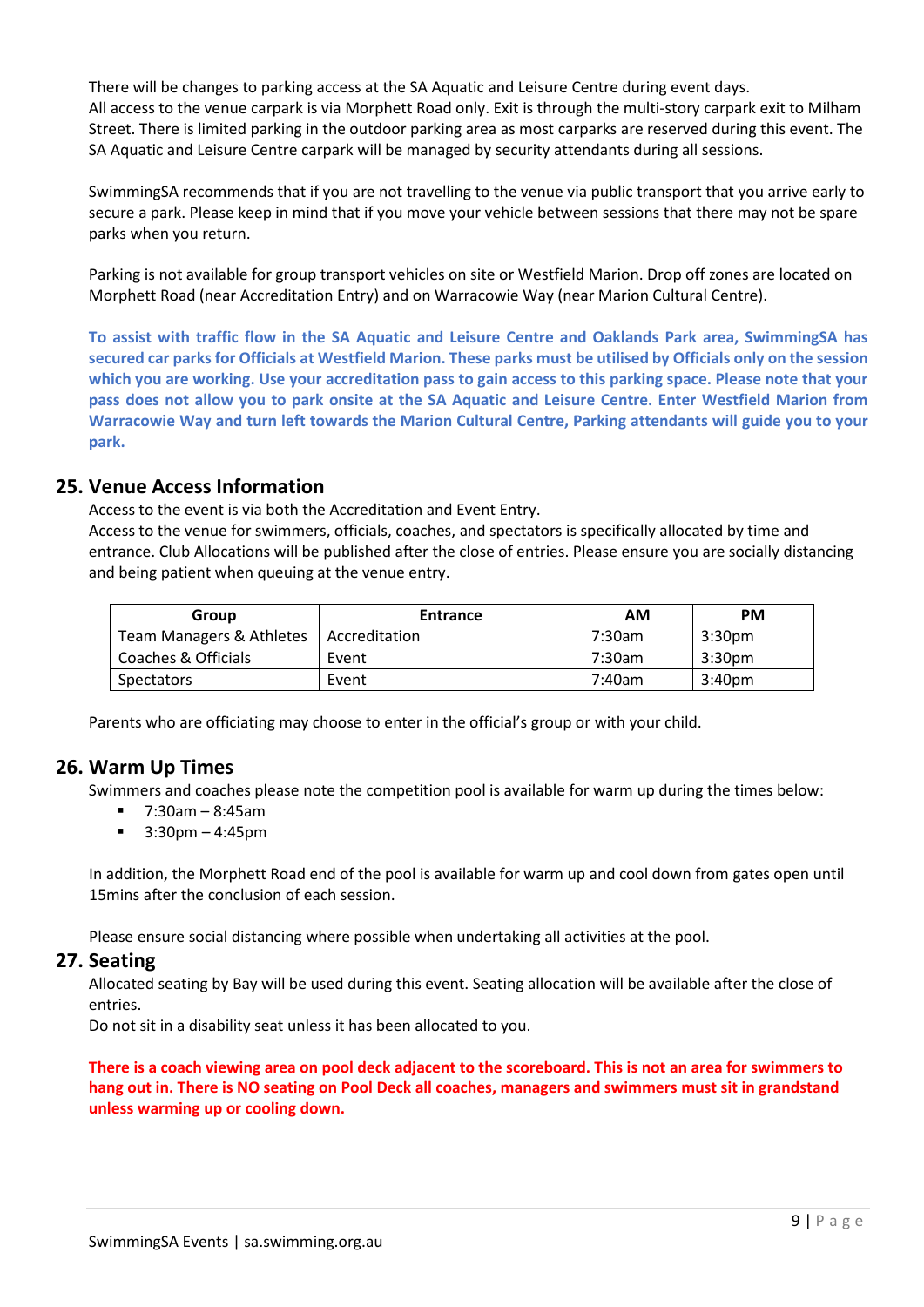# **28. Venue Pathways & Map**

Please note a one-way traffic pathway "loop" applies when you are in the venue. **Map available soon**

Once you are in the venue:

- Access to pool deck for warm up is from the event entry stairs only.
- Access to the grandstand is from the event entry stairs only.
- Access to the marshalling room is from both the accreditation and event entry stairs.

#### <span id="page-9-0"></span>**29. By-Laws**

This event is conducted under the SwimmingSA Swimming Rules and Event By-Laws. To view these documents please [Click Here](https://sa.swimming.org.au/sites/default/files/assets/documents/SSA%20Event%20By-Laws%20-%20May%202021.pdf) Note the by-laws may be modified as necessary to ensure a COVID Safe Environment.

#### <span id="page-9-1"></span>**30. Marshalling and Withdrawals**

#### **Athletes - Please do not attend marshalling until your event is listed on the scoreboard.**

Once in marshalling you **MUST remain in your allocated seat**. Do not leave any personal items in the marshalling room you will not be able to retrieve them after your race.

Any competitor who fails to report to the marshalling area at least ten minutes prior to the scheduled time for the start of the session on the day if entered in the first event, or when called to marshalling on the scoreboard or by the announcer they will not be allowed to swim at the discretion of the Referee. All heats in an event (including heat of 800m and 1500m) shall be deemed to be one event for the purpose of this rule.

Intending not swim / No-Show for Timed Finals / Withdrawal process:

All withdrawals shall be done by the Team Manager in the Marshalling Room.

Athletes are required to surrender their accreditation pass at Marshalling when checking in. Athlete accreditations will be held by the marshals and check starters until the conclusion of their race where the swimmer will need to collect it from the accreditation table via the competition pool exit point.

# <span id="page-9-2"></span>**31. Distance Event Marshalling**

All swimmers or their representative must check in during the session in which the **Slow Heats** of the 400m Freestyle, 800m Freestyle & 1500m Freestyle are to be swum by the prescribed time below. Failure to report will see a swimmer withdrawn from their heat and unable to compete in the event.

| Event                      | <b>Session</b> | <b>Prescribed time</b> |
|----------------------------|----------------|------------------------|
| 3 - 800m Freestyle (M)     | 1              | 8:30am                 |
| 8 - 1500m Freestyle (F)    | 1              | 10:00am                |
| $28 - 400$ m Freestyle (F) | 3              | 8:30am                 |
| 39 - 400m Freestyle (M)    | 3              | 10:00am                |
| $55 - 400$ m IM (M)        | 5              | 8:30am                 |
| $62 - 400$ IM (F)          | 5              | 10:00am                |
| 78 - 800m Freestyle (F)    | 7              | 8:30am                 |
| 83 - 1500m Freestyle (M)   | 7              | 10:00am                |

# <span id="page-9-3"></span>**32. Meet Programs and Results**

Please note to reduce manual handling spectator programs must be PRE-ORDERED. [Click Here](https://swimcentral.swimming.org.au/bounce?returnUrl=%2Fevents%2F92293151-2e40-4eab-8d70-944e0530d3cf%2Ftickets) to Order your program. Meet Mobile and Live Results will be in use for results. Paper results will not be printed for spectators. Programs will be available for coaches and team managers in the Club Packs.

#### <span id="page-9-4"></span>**33. Awards and Recognition**

Swimmers and Clubs will receive points and perpetual trophies as per the Event By-Laws. [Click Here](https://sa.swimming.org.au/sites/default/files/assets/documents/SSA%20Event%20By-Laws%20-%20May%202021.pdf) to view the event by-laws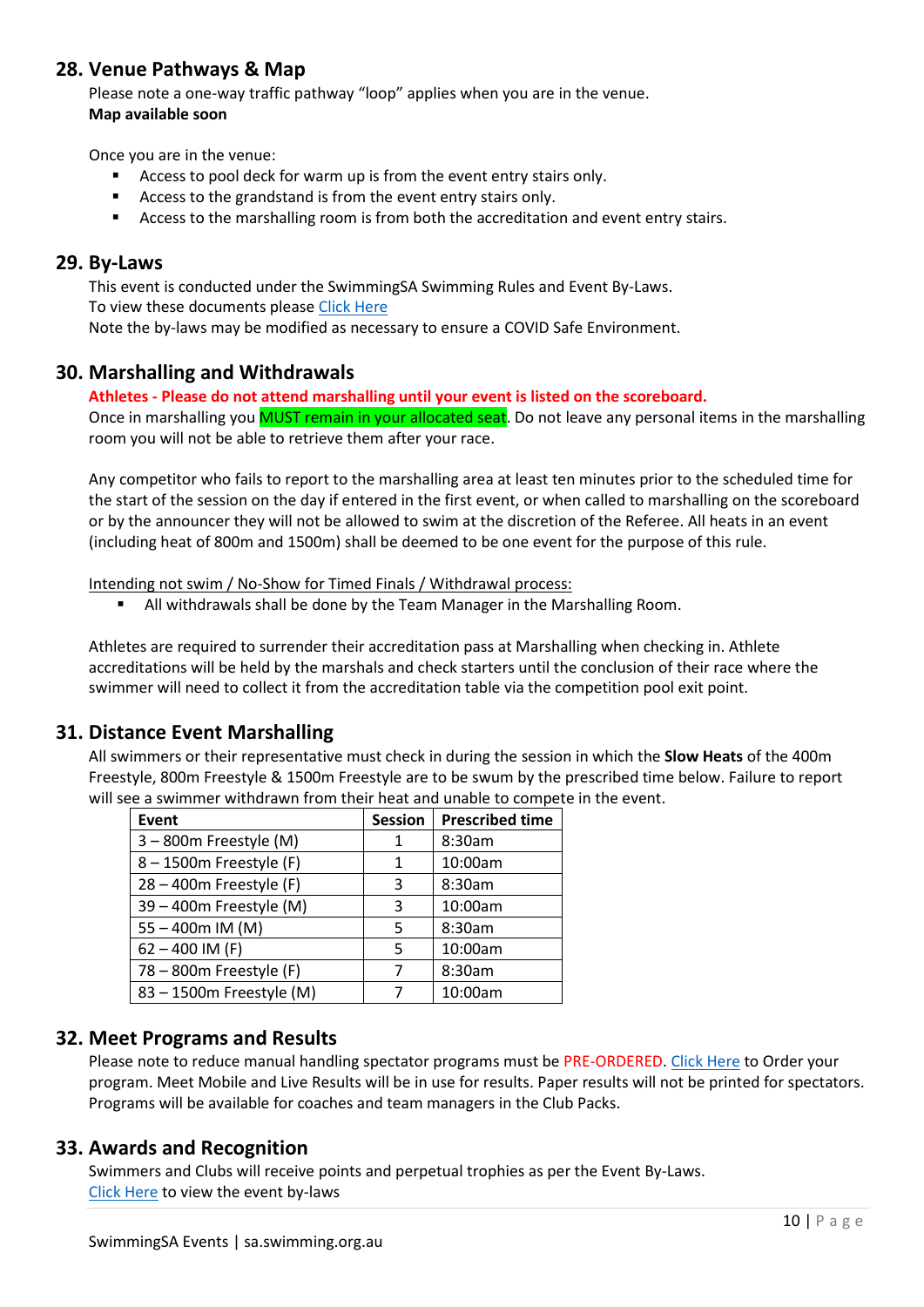#### <span id="page-10-0"></span>**34. Swimwear**

Swimmers must abide by the swimwear by-laws. [Click Here](https://sa.swimming.org.au/sites/default/files/assets/documents/SSA%20Event%20By-Laws%20-%20May%202021.pdf) to view the event by-laws

# <span id="page-10-1"></span>**35. Strapping and Taping**

Swimmers must cover any wounds with waterproof dressing (not band aids) and may after presentation to the Referee of the meet use tape to hold the dressing in place as long as it does not give the swimmer any advantage. Any other strapping must be presented to the Referee who will decide if it gives the swimmer any advantage. Strapping not approved by the Referee is forbidden.

#### <span id="page-10-2"></span>**36. Emergency Procedures**

In the event of an emergency at the SA Aquatic and Leisure please listen carefully to stadium announcements and follow the direction of venue staff.

Stage 1: Upon hearing the alert tones (Beep.. Beep.. Beep..)

■ Be aware of an emergency

DO NOT EVACUATE ON THIS TONE

Stage 2: Upon hearing the alert tomes (Whoop.. Whoop.. "Evacuate Now")

- Evacuate the venue immediately via the nearest safe exit
- **DO NOT USE ANY LIFTS**
- **Proceed to your nearest external assembly area**
- DO NOT RE ENTER THE BUILDING until authorised

The emergency assembly area is located at the northern side of Bunnings Warehouse (carpark) closest to the Centrelink/Medicare building.

# <span id="page-10-3"></span>**37. Medical Directory**

<span id="page-10-4"></span>

| <b>SERVICE</b>                                     | <b>ADDRESS</b>        | <b>SUBURB</b>         | <b>PHONE</b> |
|----------------------------------------------------|-----------------------|-----------------------|--------------|
| <b>Emergency (Ambulance, Police, Fire 000)</b>     |                       |                       |              |
| <b>Marion Domain Medical Centre</b>                | 453 Morphett Road     | <b>OAKLANDS PARK</b>  | 08 8375 7000 |
| United Chemist Express Marion<br>Domain            | 453 Morphett Road     | Oaklands Park         |              |
| Royal Adelaide Hospital                            | Port Road             | ADELAIDE              | 08 7074 0000 |
| Queen Elizabeth Hospital                           | 28 Woodville Road     | <b>WOODVILE SOUTH</b> | 08 8222 6000 |
| Modbury Hospital                                   | 41-69 Smart Road      | <b>MODBURY</b>        | 08 8161 2000 |
| <b>Flinders Medical Centre</b>                     | <b>Flinders Drive</b> | <b>BEDFORD PARK</b>   | 08 8204 5511 |
| Ashford Hospital<br>*does not offer 24hr emergency | 55 ANZAC Highway      | <b>ASHFORD</b>        | 08 8375 5222 |
| Calvary Wakefield Hospital                         | 100 Angus Street      | ADELAIDE              | 08 8227 7000 |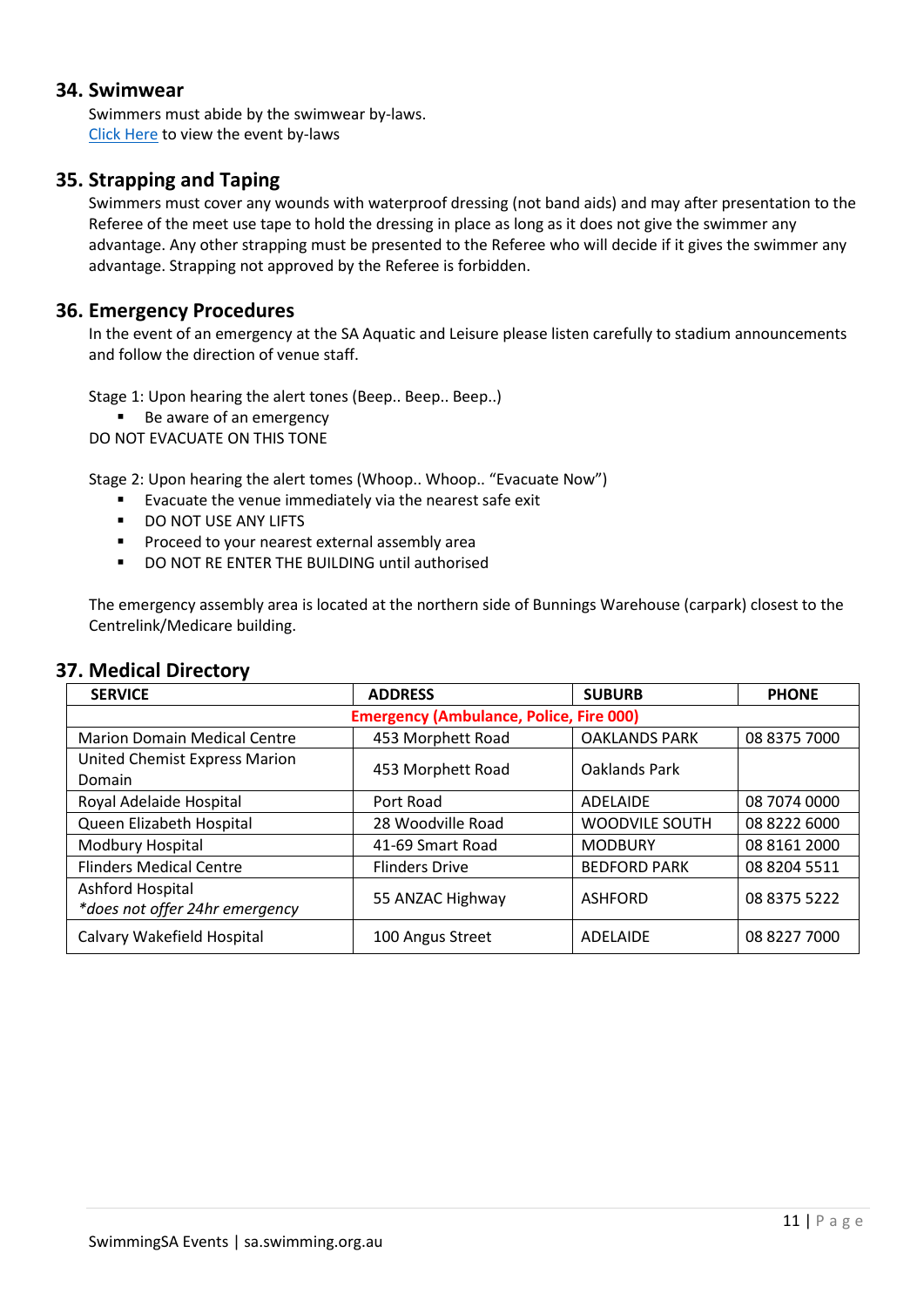# **38. Warm Up Procedures**

The following general pool procedure for the Main Competition Pool must be observed during warm up times for the first hour:

| Lane 0      | Backstrokes (one way from block), walk back    |
|-------------|------------------------------------------------|
| Lanes 1 – 6 | Circle swimming lanes (no diving)              |
| Lane 8      | Pace swimming (no diving)                      |
| Lanes 9     | Dive Start (one way from start end), walk back |

The following general pool procedures for the Main Competition Pool must be observed during warm up times for the last 15mins:

| Lane 0 - 1  | Backstrokes (one way from block), walk back    |
|-------------|------------------------------------------------|
| Lanes 2 – 6 | Circle swimming (no diving)                    |
| Lanes 7     | Pace swimming (no diving)                      |
| Lane 8 - 9  | Dive Start (one way from start end), walk back |

#### <span id="page-11-0"></span>**39. Medal Presentation Protocols**

Medals shall be awarded to the first three placegetters in each event, with gold for first place, silver for second and bronze for third. If equal placing occurs then medals shall be awarded to each equal placing, but the next following medal/s shall be omitted.

Medallists must make their way immediately to the presentation desk at the conclusion of their race. Athletes need to take a club shirt onto pool deck for your race (in case they are medallists). Presentations will occur during racing and during breaks in racing. It is important that all athletes and team managers are vigilant and understand the presentation schedule prior to the session commencing.

The procedure for the presentation ceremony shall be:

- The specified medal presentation music will play for the athletes to walk onto the presentation arena
- Medals are awarded in order of Bronze, Silver, Gold

COVID Safe Practices Apply to Medal Presentations – There will be no handshaking, hugging or physical contact during presentations please observer the 1.5m rule during this time.

Competitors must remain in the presentation area for official photos.

#### <span id="page-11-1"></span>**40. Team Manger Meetings**

It is a requirement that each club have at least one representative at each Team Managers meeting. Meetings will be held at 8:00am each morning and will not be held in the evening unless otherwise called via a venue announcement. If called, an evening meeting will be held at 4:00pm (1 hour prior to the commencement of competition). Team Managers are asked to monitor and remind members of social distancing whilst in the grandstand.

#### <span id="page-11-2"></span>**41. Streaming**

The Championships will be live streamed and may be viewed through Swim Tv – [Click Here](https://swimtv.com.au/) to purchase your meet pass to the live stream.

#### <span id="page-11-3"></span>**42. Behavioural Guidelines**

SwimmingSA promotes the Behaviour Guidelines to all people involved in any way with the sport of swimming, particularly those responsible for activities involving members under the age of 18. These guidelines highlight the principle and values of SwimmingSA/Swimming Australia and the core principles of the Member and Child Welfare policies. All persons participating at the 2022 South Australian Short Course Championships must adhere to the Behavioural Guidelines/Code of Conduct which can be found here:<https://sa.swimming.org.au/policy>